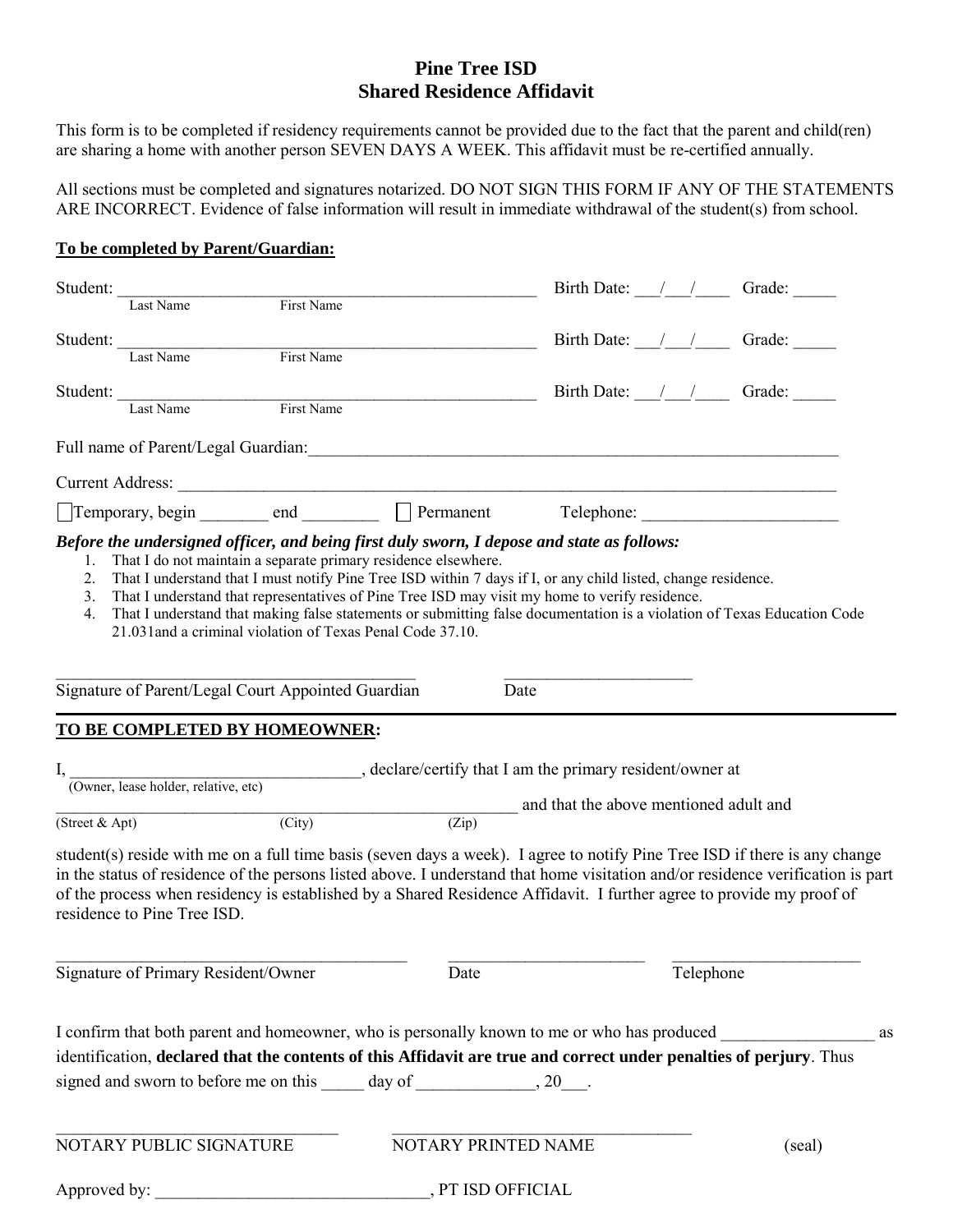## Falsification of Information to Enroll a Student

## **Penal Code 37.10**

A person commits an offense if he makes, presents, or uses any record, document, or thing with knowledge of its falsity and with intent that it be taken as a genuine governmental record (a)(1), or makes presents, or uses a governmental record with knowledge of its falsity (a)(5).

An offense under this section is a felony of the third degree if it is shown on the trial of the offense that the governmental record was a public school record, report, or assessment instrument required under Chapter 39, Education Code, or was a license, certificate, permit, seal, title, letter of patent, or similar document issued by government, by another state, or by the United States, unless the actor's intent is to defraud or harm another, in which event the offense is a felony of the second degree  $(c)(2)$ .

An offense under this section is a Class C misdemeanor if it is shown on the trial of the offense that the governmental record is a governmental record that is required for enrollment of a student in a school district and was used by the actor to establish the residency of the student  $(c)(3)$ .

### **Education Code 25.001**

In addition to the penalty provided by Section 37.10, Penal Code, a person who knowingly falsifies information on a form required for enrollment of a student in a school district is liable to the district if the student is not eligible for enrollment in the district but is enrolled on the basis of the false information. The person is liable, for the period during which the ineligible student is enrolled, for the greater of:

- 1. the maximum tuition fee the district may charge under Section 25.038; or
- 2. the amount the district has budgeted for each student as maintenance and operating expenses (3)(h).

I have read the above excerpts from the Texas Penal Code and Texas Education Code. I understand that fraudulent enrollment of a student under false pretenses is an offense and crime under Texas law. I furthermore attest that I am a full-time resident of the Pine Tree Independent School District, living at the address indicated below. I understand that verification of my residence may be investigated by school officials or area law enforcement officers.

 $\overline{\phantom{a}}$  , and the contribution of the contribution of the contribution of the contribution of the contribution of the contribution of the contribution of the contribution of the contribution of the contribution of the

 $\mathcal{L}_\text{max}$  , and the contribution of the contribution of the contribution of the contribution of the contribution of the contribution of the contribution of the contribution of the contribution of the contribution of t

 $\mathcal{L}_\text{max} = \mathcal{L}_\text{max} = \mathcal{L}_\text{max} = \mathcal{L}_\text{max} = \mathcal{L}_\text{max} = \mathcal{L}_\text{max} = \mathcal{L}_\text{max} = \mathcal{L}_\text{max} = \mathcal{L}_\text{max} = \mathcal{L}_\text{max} = \mathcal{L}_\text{max} = \mathcal{L}_\text{max} = \mathcal{L}_\text{max} = \mathcal{L}_\text{max} = \mathcal{L}_\text{max} = \mathcal{L}_\text{max} = \mathcal{L}_\text{max} = \mathcal{L}_\text{max} = \mathcal{$ 

Printed Name Signature

Address Date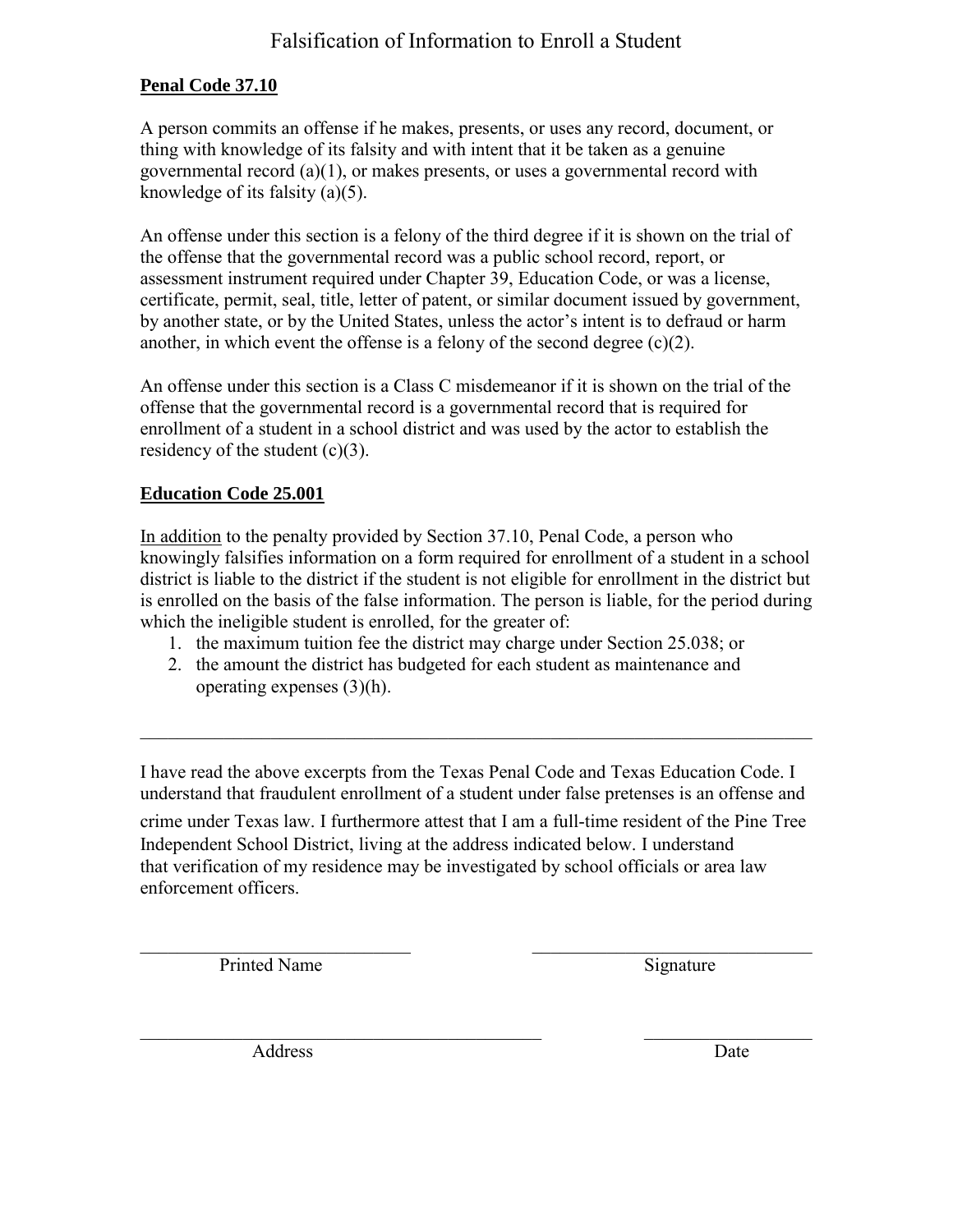## **Pine Tree ISD Residencia Compartida Affidavit**

Este formulario debe ser completado si los requisitos de residencia no pueden ser proporcionados debido al hecho de que el padre y el niño(s) están compartiendo un hogar con otra persona SIETE DÍAS A LA SEMANA. Esta declaración jurada debe ser recertificada anualmente.

Todas las secciones deben ser completadas y las firmas notariadas. NO FIRME ESTE FORMULARIO SI CUALQUIERA DE LAS DECLARACIONES ES INCORRECTA. La evidencia de información falsa resultará en la retirada inmediata de los estudiantes de la escuela.

#### **Para ser completado por el Padre / Guardián:**

| Estudiante:          | Apellido                                           | Nombre de pila        |                                                                                                                                                                                                                                                                                                                                                                                                                                                                 | Fecha de nacimiento: $\frac{1}{1}$ $\frac{1}{1}$ Grado: |           |  |
|----------------------|----------------------------------------------------|-----------------------|-----------------------------------------------------------------------------------------------------------------------------------------------------------------------------------------------------------------------------------------------------------------------------------------------------------------------------------------------------------------------------------------------------------------------------------------------------------------|---------------------------------------------------------|-----------|--|
|                      |                                                    |                       |                                                                                                                                                                                                                                                                                                                                                                                                                                                                 |                                                         |           |  |
|                      | Estudiante: Apellido                               | Nombre de pila        |                                                                                                                                                                                                                                                                                                                                                                                                                                                                 | Fecha de nacimiento: $\frac{1}{1}$ $\frac{1}{1}$ Grado: |           |  |
|                      |                                                    |                       |                                                                                                                                                                                                                                                                                                                                                                                                                                                                 | Fecha de nacimiento: $\frac{1}{2}$ Grado:               |           |  |
| Estudiante: Apellido |                                                    | Nombre de pila        |                                                                                                                                                                                                                                                                                                                                                                                                                                                                 |                                                         |           |  |
|                      |                                                    |                       | Nombre completo del Padre / Tutor Legal: entrante del Padre / Tutor Legal:                                                                                                                                                                                                                                                                                                                                                                                      |                                                         |           |  |
|                      |                                                    |                       |                                                                                                                                                                                                                                                                                                                                                                                                                                                                 |                                                         |           |  |
|                      |                                                    |                       |                                                                                                                                                                                                                                                                                                                                                                                                                                                                 |                                                         | teléfono: |  |
| 4.                   |                                                    |                       | 2. Que entiendo que debo notificar a Pine Tree ISD dentro de 7 días si yo, o cualquier niño listado, cambio de residencia.<br>3. Que entiendo que los representantes de Pine Tree ISD pueden visitar mi casa para verificar la residencia.<br>Que entiendo que hacer declaraciones falsas o presentar documentación falsa es una violación del Código de Educación de<br>Texas 21.031 y una violación penal del Código Penal de Texas 37.10.                    |                                                         |           |  |
|                      | Firma del Padre / Tribunal Legal Nombrado Guardián |                       |                                                                                                                                                                                                                                                                                                                                                                                                                                                                 | la fecha                                                |           |  |
|                      | PARA SER COMPLETADO POR EL PROPIETARIO:            |                       |                                                                                                                                                                                                                                                                                                                                                                                                                                                                 |                                                         |           |  |
|                      |                                                    |                       | declaro / certifico que soy el residente / dueño principal en                                                                                                                                                                                                                                                                                                                                                                                                   |                                                         |           |  |
|                      | (Propietario, arrendatario, etc.)                  |                       |                                                                                                                                                                                                                                                                                                                                                                                                                                                                 |                                                         |           |  |
|                      |                                                    |                       |                                                                                                                                                                                                                                                                                                                                                                                                                                                                 | $\frac{1}{2}$ y que el adulto mencionado arriba y el    |           |  |
| (Calle & Apto.)      |                                                    | $\overline{(Ciudad)}$ |                                                                                                                                                                                                                                                                                                                                                                                                                                                                 |                                                         |           |  |
|                      |                                                    |                       | Estudiante (s) residen conmigo a tiempo completo (siete días a la semana). Acepto notificar a Pine Tree ISD si hay algún<br>cambio en el estado de residencia de las personas mencionadas anteriormente. Entiendo que la visita a domicilio y/o la<br>verificación de residencia es parte del proceso cuando la residencia es establecida por una Declaración Compartida de<br>Residencia. Además, acepto proporcionar mi prueba de residencia a Pine Tree ISD. |                                                         |           |  |
|                      | Firma del Residente Principal / Propietario        |                       | la fecha                                                                                                                                                                                                                                                                                                                                                                                                                                                        |                                                         | teléfono  |  |
|                      |                                                    |                       | Confirmo que tanto el padre como el dueño de la casa, que es personalmente conocido por mío que ha producido<br>como identificación, declaró que el contenido de esta Declaración Jurídica es verdadero y                                                                                                                                                                                                                                                       |                                                         |           |  |
|                      |                                                    |                       | correcto bajo pena de perjurio. Así firmado y jurado ante mí en este _____ día de _____________, 20___.                                                                                                                                                                                                                                                                                                                                                         |                                                         |           |  |
|                      | NOTARIO FIRMA PÚBLICA NOTARIO                      |                       | NOMBRE IMPRESO                                                                                                                                                                                                                                                                                                                                                                                                                                                  |                                                         | (sellar)  |  |
| <b>APROBADO POR:</b> |                                                    |                       | , PT ISD OFICIAL                                                                                                                                                                                                                                                                                                                                                                                                                                                |                                                         |           |  |